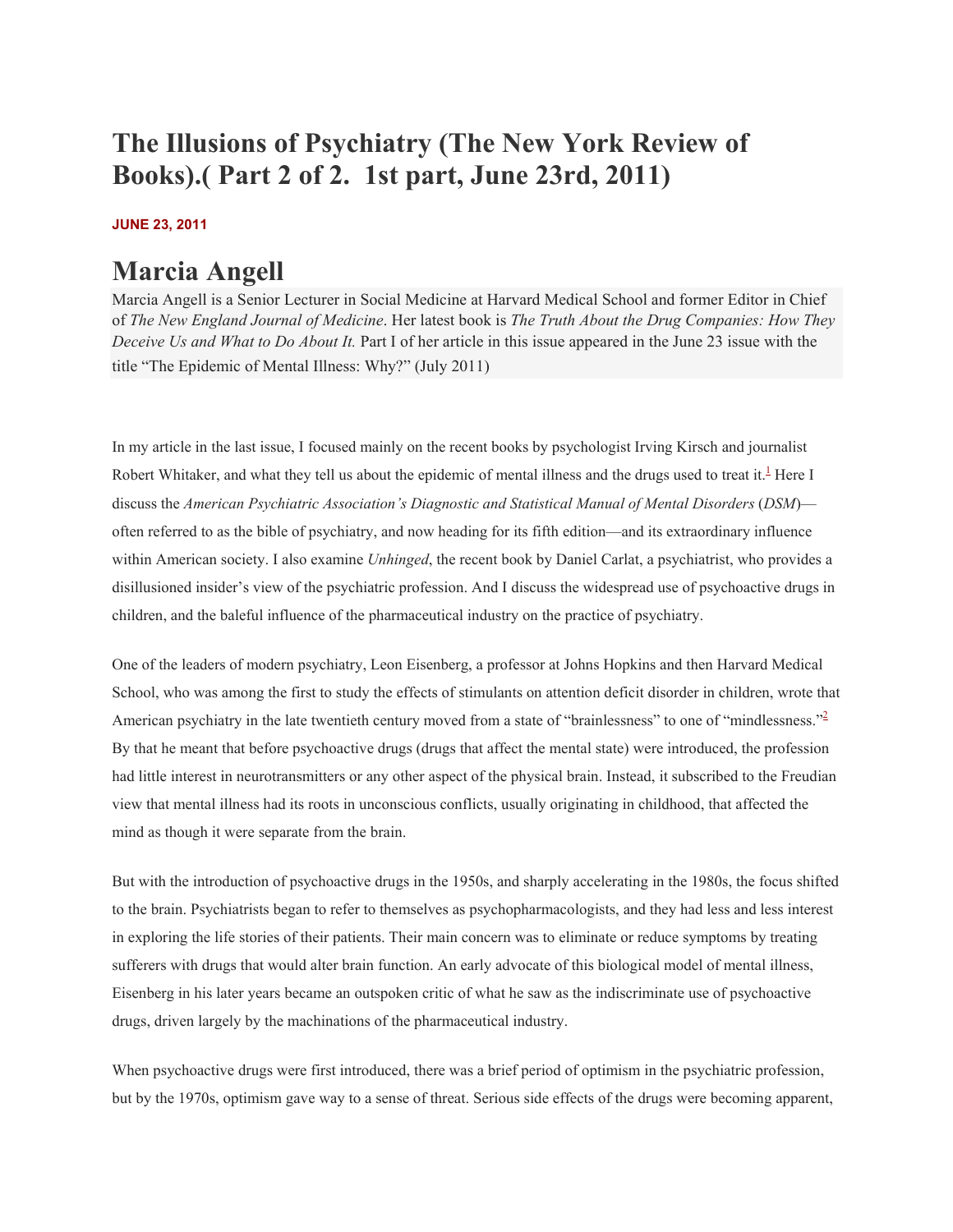and an antipsychiatry movement had taken root, as exemplified by the writings of Thomas Szasz and the movie *One Flew Over the Cuckoo's Nest*. There was also growing competition for patients from psychologists and social workers. In addition, psychiatrists were plagued by internal divisions: some embraced the new biological model, some still clung to the Freudian model, and a few saw mental illness as an essentially sane response to an insane world. Moreover, within the larger medical profession, psychiatrists were regarded as something like poor relations; even with their new drugs, they were seen as less scientific than other specialists, and their income was generally lower.

In the late 1970s, the psychiatric profession struck back—hard. As Robert Whitaker tells it in *Anatomy of an Epidemic*, the medical director of the American Psychiatric Association (APA), Melvin Sabshin, declared in 1977 that "a vigorous effort to remedicalize psychiatry should be strongly supported," and he launched an all-out media and public relations campaign to do exactly that. Psychiatry had a powerful weapon that its competitors lacked. Since psychiatrists must qualify as MDs, they have the legal authority to write prescriptions. By fully embracing the biological model of mental illness and the use of psychoactive drugs to treat it, psychiatry was able to relegate other mental health care providers to ancillary positions and also to identify itself as a scientific discipline along with the rest of the medical profession. Most important, by emphasizing drug treatment, psychiatry became the darling of the pharmaceutical industry, which soon made its gratitude tangible.

These efforts to enhance the status of psychiatry were undertaken deliberately. The APA was then working on the third edition of the *DSM*, which provides diagnostic criteria for all mental disorders. The president of the APA had appointed Robert Spitzer, a much-admired professor of psychiatry at Columbia University, to head the task force overseeing the project. The first two editions, published in 1952 and 1968, reflected the Freudian view of mental illness and were little known outside the profession. Spitzer set out to make the *DSM-III* something quite different. He promised that it would be "a defense of the medical model as applied to psychiatric problems," and the president of the APA in 1977, Jack Weinberg, said it would "clarify to anyone who may be in doubt that we regard psychiatry as a specialty of medicine."

When Spitzer's *DSM-III* was published in 1980, it contained 265 diagnoses (up from 182 in the previous edition), and it came into nearly universal use, not only by psychiatrists, but by insurance companies, hospitals, courts, prisons, schools, researchers, government agencies, and the rest of the medical profession. Its main goal was to bring consistency (usually referred to as "reliability") to psychiatric diagnosis, that is, to ensure that psychiatrists who saw the same patient would agree on the diagnosis. To do that, each diagnosis was defined by a list of symptoms, with numerical thresholds. For example, having at least five of nine particular symptoms got you a full-fledged diagnosis of a major depressive episode within the broad category of "mood disorders." But there was another goal—to justify the use of psychoactive drugs. The president of the APA last year, Carol Bernstein, in effect acknowledged that. "It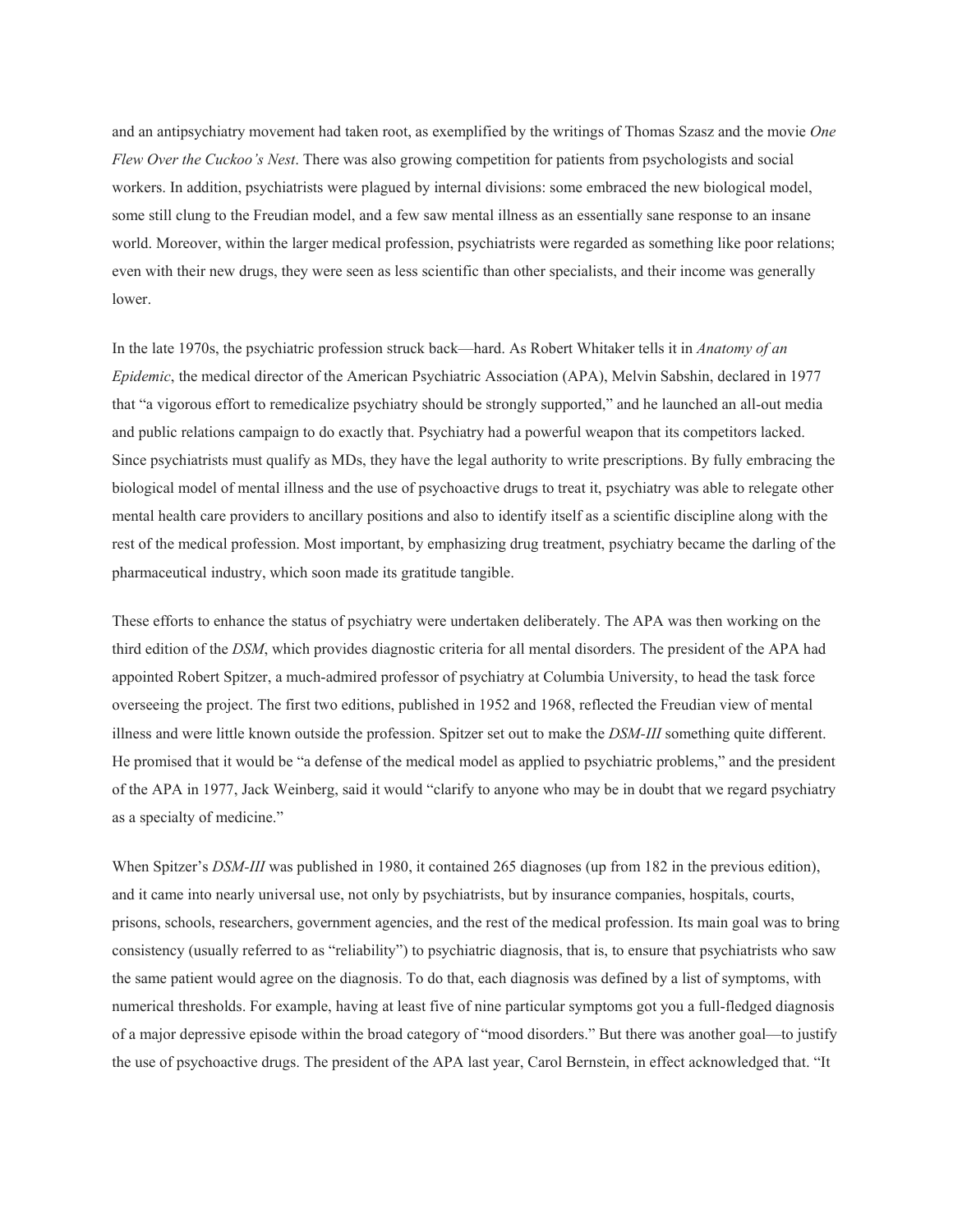became necessary in the 1970s," she wrote, "to facilitate diagnostic agreement among clinicians, scientists, and regulatory authorities given the need to match patients with newly emerging pharmacologic treatments."<sup>3</sup>

The *DSM-III* was almost certainly more "reliable" than the earlier versions, but reliability is not the same thing as validity. Reliability, as I have noted, is used to mean consistency; validity refers to correctness or soundness. If nearly all physicians agreed that freckles were a sign of cancer, the diagnosis would be "reliable," but not valid. The problem with the *DSM* is that in all of its editions, it has simply reflected the opinions of its writers, and in the case of the *DSM-III* mainly of Spitzer himself, who has been justly called one of the most influential psychiatrists of the twentieth century.<sup>4</sup> In his words, he "picked everybody that [he] was comfortable with" to serve with him on the fifteen-member task force, and there were complaints that he called too few meetings and generally ran the process in a haphazard but high-handed manner. Spitzer said in a 1989 interview, "I could just get my way by sweet talking and whatnot." In a 1984 article entitled "The Disadvantages of *DSM-III* Outweigh Its Advantages," George Vaillant, a professor of psychiatry at Harvard Medical School, wrote that the *DSM-III* represented "a bold series of choices based on guess, taste, prejudice, and hope," which seems to be a fair description.

Not only did the *DSM* become the bible of psychiatry, but like the real Bible, it depended a lot on something akin to revelation. There are no citations of scientific studies to support its decisions. That is an astonishing omission, because in all medical publications, whether journal articles or textbooks, statements of fact are supposed to be supported by citations of published scientific studies. (There are four separate "sourcebooks" for the current edition of the *DSM* that present the rationale for some decisions, along with references, but that is not the same thing as specific references.) It may be of much interest for a group of experts to get together and offer their opinions, but unless these opinions can be buttressed by evidence, they do not warrant the extraordinary deference shown to the *DSM*. The *DSM-III* was supplanted by the *DSM-III-R* in 1987, the *DSM-IV* in 1994, and the current version, the *DSM-IV-TR* (text revised) in 2000, which contains 365 diagnoses. "With each subsequent edition," writes Daniel Carlat in his absorbing book, "the number of diagnostic categories multiplied, and the books became larger and more expensive. Each became a best seller for the APA, and *DSM* is now one of the major sources of income for the organization." The *DSM-IV* sold over a million copies.

As psychiatry became a drug-intensive specialty, the pharmaceutical industry was quick to see the advantages of forming an alliance with the psychiatric profession. Drug companies began to lavish attention and largesse on psychiatrists, both individually and collectively, directly and indirectly. They showered gifts and free samples on practicing psychiatrists, hired them as consultants and speakers, bought them meals, helped pay for them to attend conferences, and supplied them with "educational" materials. When Minnesota and Vermont implemented "sunshine laws" that require drug companies to report all payments to doctors, psychiatrists were found to receive more money than physicians in any other specialty. The pharmaceutical industry also subsidizes meetings of the APA and other psychiatric conferences. About a fifth of APA funding now comes from drug companies.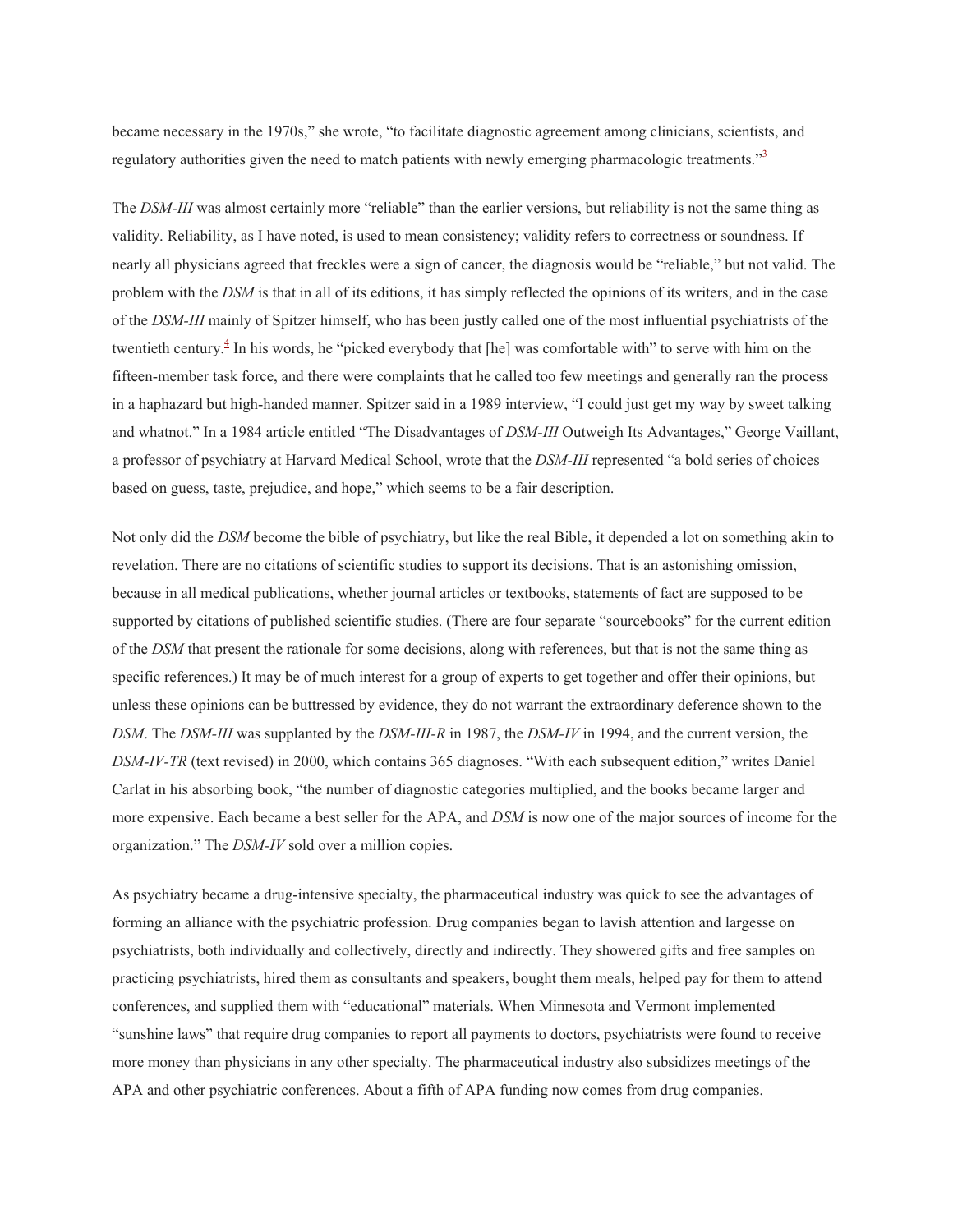Drug companies are particularly eager to win over faculty psychiatrists at prestigious academic medical centers. Called "key opinion leaders" (KOLs) by the industry, these are the people who through their writing and teaching influence how mental illness will be diagnosed and treated. They also publish much of the clinical research on drugs and, most importantly, largely determine the content of the *DSM*. In a sense, they are the best sales force the industry could have, and are worth every cent spent on them. Of the 170 contributors to the current version of the *DSM* (the *DSM-IV-TR*), almost all of whom would be described as KOLs, ninety-five had financial ties to drug companies, including all of the contributors to the sections on mood disorders and schizophrenia.<sup>5</sup>

The drug industry, of course, supports other specialists and professional societies, too, but Carlat asks, "Why do psychiatrists consistently lead the pack of specialties when it comes to taking money from drug companies?" His answer: "Our diagnoses are subjective and expandable, and we have few rational reasons for choosing one treatment over another." Unlike the conditions treated in most other branches of medicine, there are no objective signs or tests for mental illness—no lab data or MRI findings—and the boundaries between normal and abnormal are often unclear. That makes it possible to expand diagnostic boundaries or even create new diagnoses, in ways that would be impossible, say, in a field like cardiology. And drug companies have every interest in inducing psychiatrists to do just that.

In addition to the money spent on the psychiatric profession directly, drug companies heavily support many related patient advocacy groups and educational organizations. Whitaker writes that in the first quarter of 2009 alone,

Eli Lilly gave \$551,000 to NAMI [National Alliance on Mental Illness] and its local chapters, \$465,000 to the National Mental Health Association, \$130,000 to CHADD (an ADHD [attention deficit/hyperactivity disorder] patient-advocacy group), and \$69,250 to the American Foundation for Suicide Prevention.

And that's just one company in three months; one can imagine what the yearly total would be from all companies that make psychoactive drugs. These groups ostensibly exist to raise public awareness of psychiatric disorders, but they also have the effect of promoting the use of psychoactive drugs and influencing insurers to cover them. Whitaker summarizes the growth of industry influence after the publication of the *DSM-III* as follows:

In short, a powerful quartet of voices came together during the 1980's eager to inform the public that mental disorders were brain diseases. Pharmaceutical companies provided the financial muscle. The APA and psychiatrists at top medical schools conferred intellectual legitimacy upon the enterprise. The NIMH [National Institute of Mental Health] put the government's stamp of approval on the story. NAMI provided a moral authority.

Like most other psychiatrists, Carlat treats his patients only with drugs, not talk therapy, and he is candid about the advantages of doing so. If he sees three patients an hour for psychopharmacology, he calculates, he earns about \$180 per hour from insurers. In contrast, he would be able to see only one patient an hour for talk therapy, for which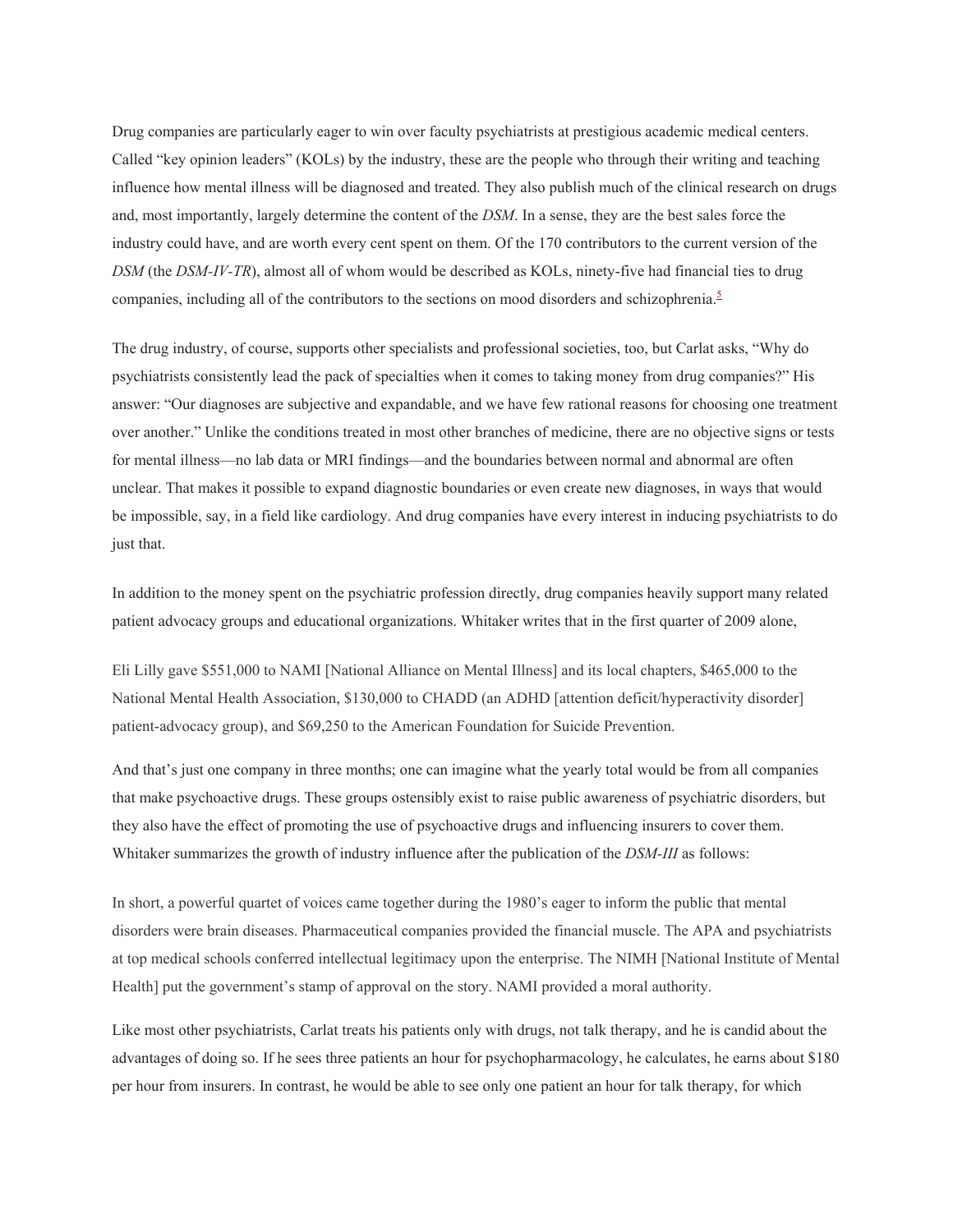insurers would pay him less than \$100. Carlat does not believe that psychopharmacology is particularly complicated, let alone precise, although the public is led to believe that it is:

Patients often view psychiatrists as wizards of neurotransmitters, who can choose just the right medication for whatever chemical imbalance is at play. This exaggerated conception of our capabilities has been encouraged by drug companies, by psychiatrists ourselves, and by our patients' understandable hopes for cures.

His work consists of asking patients a series of questions about their symptoms to see whether they match up with any of the disorders in the *DSM*. This matching exercise, he writes, provides "the illusion that we understand our patients when all we are doing is assigning them labels." Often patients meet criteria for more than one diagnosis, because there is overlap in symptoms. For example, difficulty concentrating is a criterion for more than one disorder. One of Carlat's patients ended up with seven separate diagnoses. "We target discrete symptoms with treatments, and other drugs are piled on top to treat side effects." A typical patient, he says, might be taking Celexa for depression, Ativan for anxiety, Ambien for insomnia, Provigil for fatigue (a side effect of Celexa), and Viagra for impotence (another side effect of Celexa).

As for the medications themselves, Carlat writes that "there are only a handful of umbrella categories of psychotropic drugs," within which the drugs are not very different from one another. He doesn't believe there is much basis for choosing among them. "To a remarkable degree, our choice of medications is subjective, even random. Perhaps your psychiatrist is in a Lexapro mood this morning, because he was just visited by an attractive Lexapro drug rep." And he sums up:

Such is modern psychopharmacology. Guided purely by symptoms, we try different drugs, with no real conception of what we are trying to fix, or of how the drugs are working. I am perpetually astonished that we are so effective for so many patients.

While Carlat believes that psychoactive drugs are sometimes effective, his evidence is anecdotal. What he objects to is their overuse and what he calls the "frenzy of psychiatric diagnoses." As he puts it, "if you ask any psychiatrist in clinical practice, including me, whether antidepressants work for their patients, you will hear an unambiguous 'yes.' We see people getting better all the time." But then he goes on to speculate, like Irving Kirsch in *The Emperor's New Drugs*, that what they are really responding to could be an activated placebo effect. If psychoactive drugs are not all they're cracked up to be—and the evidence is that they're not—what about the diagnoses themselves? As they multiply with each edition of the *DSM*, what are we to make of them?

In 1999, the APA began work on its fifth revision of the *DSM*, which is scheduled to be published in 2013. The twenty-seven-member task force is headed by David Kupfer, a professor of psychiatry at the University of Pittsburgh, assisted by Darrel Regier of the APA's American Psychiatric Institute for Research and Education. As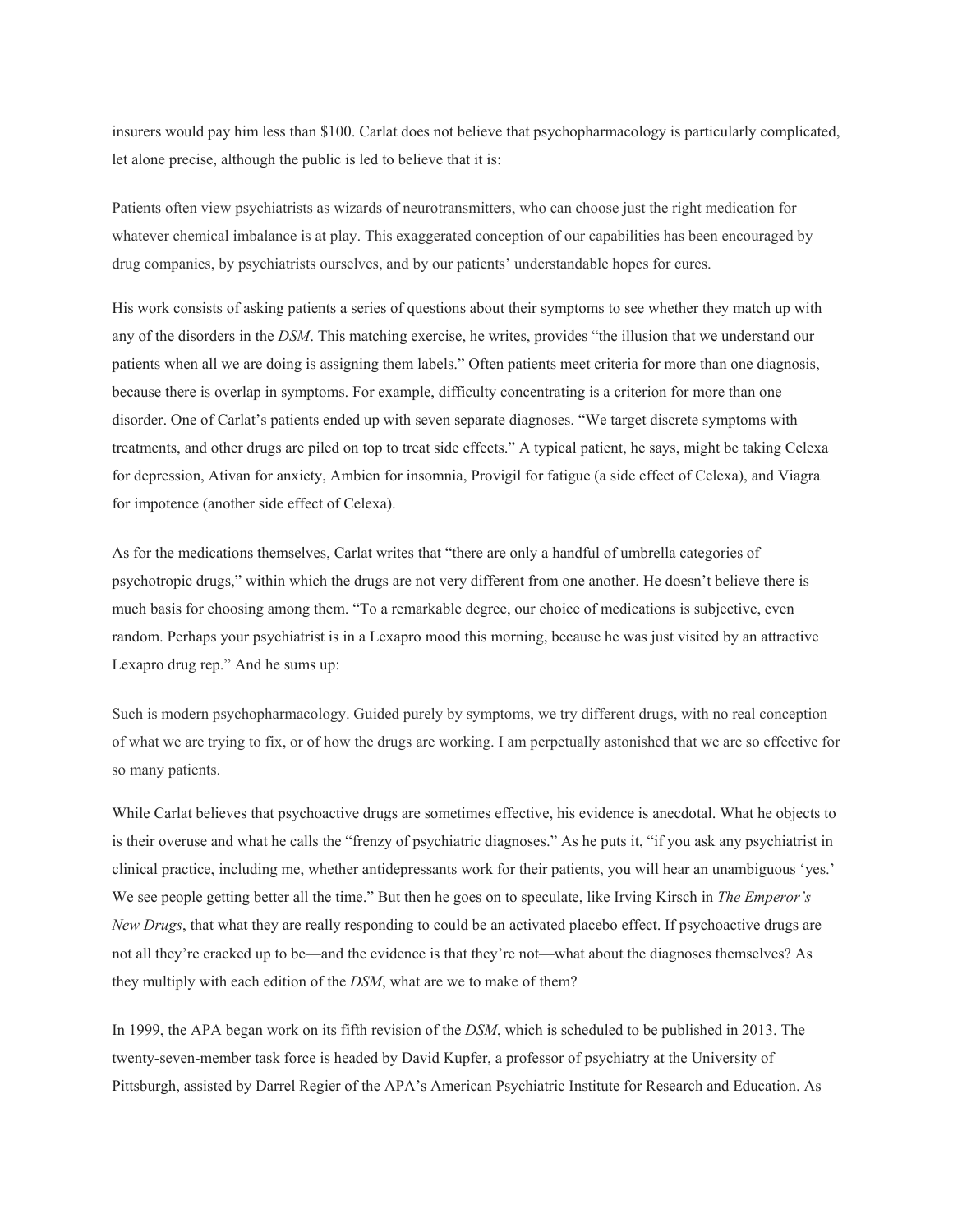with the earlier editions, the task force is advised by multiple work groups, which now total some 140 members, corresponding to the major diagnostic categories. Ongoing deliberations and proposals have been extensively reported on the APA website (www.*DSM*5.org) and in the media, and it appears that the already very large constellation of mental disorders will grow still larger.

In particular, diagnostic boundaries will be broadened to include precursors of disorders, such as "psychosis risk syndrome" and "mild cognitive impairment" (possible early Alzheimer's disease). The term "spectrum" is used to widen categories, for example, "obsessive-compulsive disorder spectrum," "schizophrenia spectrum disorder," and "autism spectrum disorder." And there are proposals for entirely new entries, such as "hypersexual disorder," "restless legs syndrome," and "binge eating."

Even Allen Frances, chairman of the *DSM-IV* task force, is highly critical of the expansion of diagnoses in the *DSM-V*. In the June 26, 2009, issue of *Psychiatric Times*, he wrote that the *DSM-V* will be a "bonanza for the pharmaceutical industry but at a huge cost to the new false positive patients caught in the excessively wide *DSM-V* net." As if to underscore that judgment, Kupfer and Regier wrote in a recent article in the *Journal of the American Medical Association* (*JAMA*), entitled "Why All of Medicine Should Care About *DSM-5*," that "in primary care settings, approximately 30 percent to 50 percent of patients have prominent mental health symptoms or identifiable mental disorders, which have significant adverse consequences if left untreated." It looks as though it will be harder and harder to be normal.

At the end of the article by Kupfer and Regier is a small-print "financial disclosure" that reads in part:

Prior to being appointed as chair, *DSM-5* Task Force, Dr. Kupfer reports having served on advisory boards for Eli Lilly & Co, Forest Pharmaceuticals Inc, Solvay/Wyeth Pharmaceuticals, and Johnson & Johnson; and consulting for Servier and Lundbeck.

Regier oversees all industry-sponsored research grants for the APA. The *DSM-V* (used interchangeably with *DSM-5*) is the first edition to establish rules to limit financial conflicts of interest in members of the task force and work groups. According to these rules, once members were appointed, which occurred in 2006–2008, they could receive no more than \$10,000 per year in aggregate from drug companies or own more than \$50,000 in company stock. The website shows their company ties for three years before their appointments, and that is what Kupfer disclosed in the *JAMA* article and what is shown on the APA website, where 56 percent of members of the work groups disclosed significant industry interests.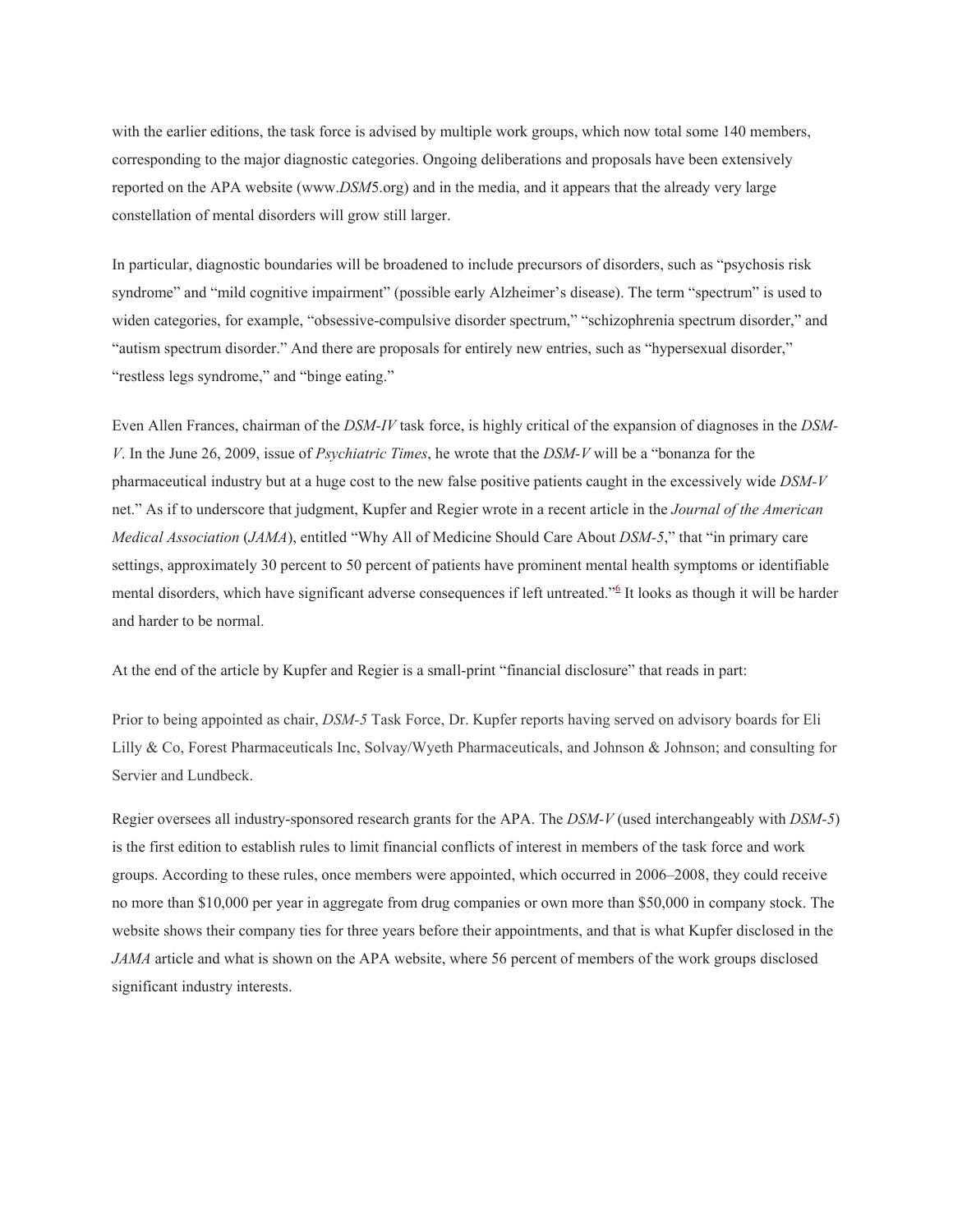

*'Give me the first thing that comes to hand'; lithograph by Grandville, 1832* 

The pharmaceutical industry influences psychiatrists to prescribe psychoactive drugs even for categories of patients in whom the drugs have not been found safe and effective. What should be of greatest concern for Americans is the astonishing rise in the diagnosis and treatment of mental illness in children, sometimes as young as two years old. These children are often treated with drugs that were never approved by the FDA for use in this age group and have serious side effects. The apparent prevalence of "juvenile bipolar disorder" jumped forty-fold between 1993 and 2004, and that of "autism" increased from one in five hundred children to one in ninety over the same decade. Ten percent of ten-year-old boys now take daily stimulants for ADHD—"attention deficit/hyperactivity disorder"—and 500,000 children take antipsychotic drugs.

There seem to be fashions in childhood psychiatric diagnoses, with one disorder giving way to the next. At first, ADHD, manifested by hyperactivity, inattentiveness, and impulsivity usually in school-age children, was the fastestgrowing diagnosis. But in the mid-1990s, two highly influential psychiatrists at the Massachusetts General Hospital proposed that many children with ADHD really had bipolar disorder that could sometimes be diagnosed as early as infancy. They proposed that the manic episodes characteristic of bipolar disorder in adults might be manifested in children as irritability. That gave rise to a flood of diagnoses of juvenile bipolar disorder. Eventually this created something of a backlash, and the *DSM-*V now proposes partly to replace the diagnosis with a brand-new one, called "temper dysregulation disorder with dysphoria," or TDD, which Allen Frances calls "a new monster."<sup>7</sup>

One would be hard pressed to find a two-year-old who is not sometimes irritable, a boy in fifth grade who is not sometimes inattentive, or a girl in middle school who is not anxious. (Imagine what taking a drug that causes obesity would do to such a girl.) Whether such children are labeled as having a mental disorder and treated with prescription drugs depends a lot on who they are and the pressures their parents face.  $8$  As low-income families experience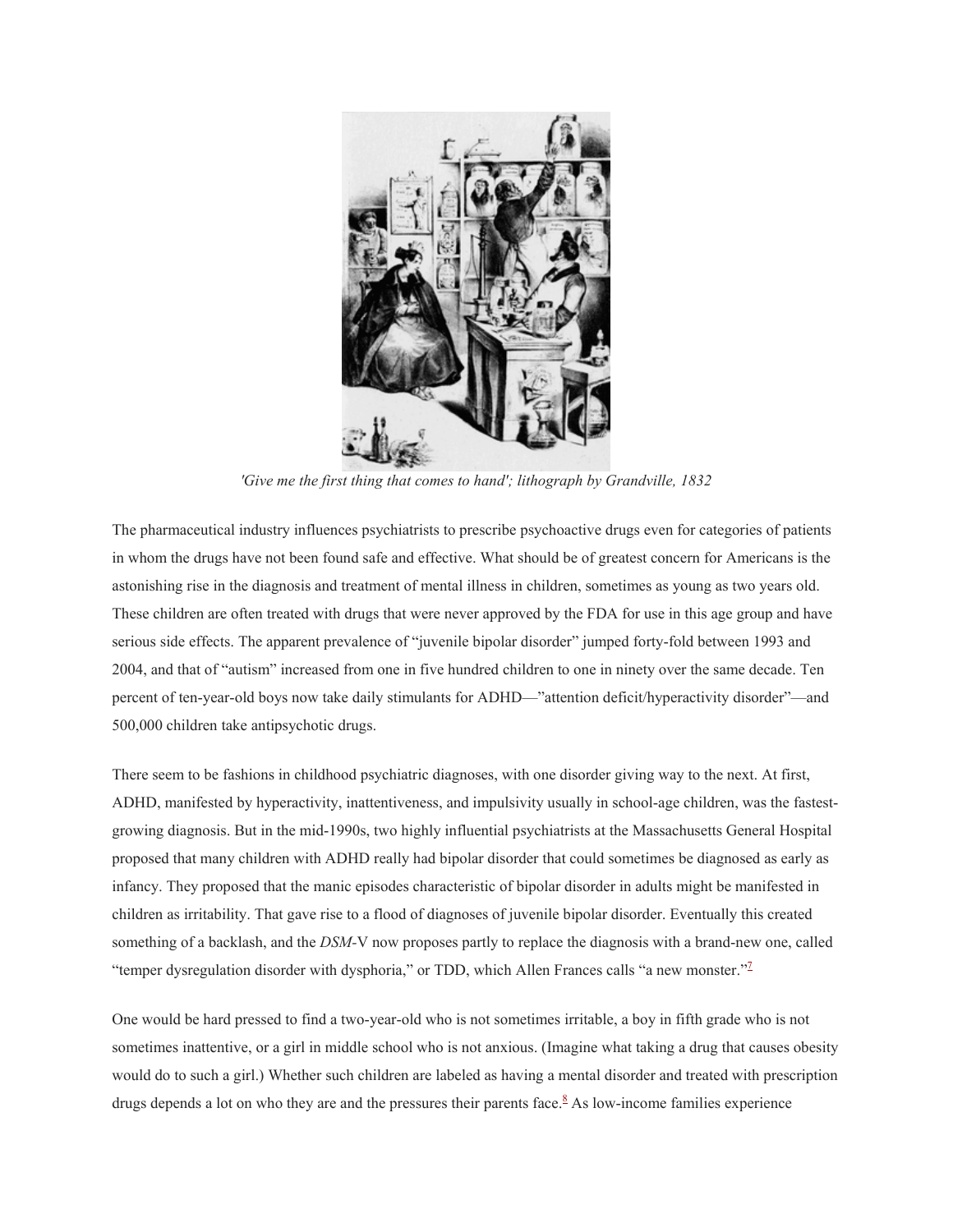growing economic hardship, many are finding that applying for Supplemental Security Income (SSI) payments on the basis of mental disability is the only way to survive. It is more generous than welfare, and it virtually ensures that the family will also qualify for Medicaid. According to MIT economics professor David Autor, "This has become the new welfare." Hospitals and state welfare agencies also have incentives to encourage uninsured families to apply for SSI payments, since hospitals will get paid and states will save money by shifting welfare costs to the federal government.

Growing numbers of for-profit firms specialize in helping poor families apply for SSI benefits. But to qualify nearly always requires that applicants, including children, be taking psychoactive drugs. According to a *New York Times* story, a Rutgers University study found that children from low-income families are four times as likely as privately insured children to receive antipsychotic medicines.

In December 2006 a four-year-old child named Rebecca Riley died in a small town near Boston from a combination of Clonidine and Depakote, which she had been prescribed, along with Seroquel, to treat "ADHD" and "bipolar disorder"—diagnoses she received when she was two years old. Clonidine was approved by the FDA for treating high blood pressure. Depakote was approved for treating epilepsy and acute mania in bipolar disorder. Seroquel was approved for treating schizophrenia and acute mania. None of the three was approved to treat ADHD or for longterm use in bipolar disorder, and none was approved for children Rebecca's age. Rebecca's two older siblings had been given the same diagnoses and were each taking three psychoactive drugs. The parents had obtained SSI benefits for the siblings and for themselves, and were applying for benefits for Rebecca when she died. The family's total income from SSI was about \$30,000 per year. $\frac{9}{2}$ 

Whether these drugs should ever have been prescribed for Rebecca in the first place is the crucial question. The FDA approves drugs only for specified uses, and it is illegal for companies to market them for any other purpose that is, "off-label." Nevertheless, physicians are permitted to prescribe drugs for any reason they choose, and one of the most lucrative things drug companies can do is persuade physicians to prescribe drugs off-label, despite the law against it. In just the past four years, five firms have admitted to federal charges of illegally marketing psychoactive drugs. AstraZeneca marketed Seroquel off-label for children and the elderly (another vulnerable population, often administered antipsychotics in nursing homes); Pfizer faced similar charges for Geodon (an antipsychotic); Eli Lilly for Zyprexa (an antipsychotic); Bristol-Myers Squibb for Abilify (another antipsychotic); and Forest Labs for Celexa (an antidepressant).

Despite having to pay hundreds of millions of dollars to settle the charges, the companies have probably come out well ahead. The original purpose of permitting doctors to prescribe drugs off-label was to enable them to treat patients on the basis of early scientific reports, without having to wait for FDA approval. But that sensible rationale has become a marketing tool. Because of the subjective nature of psychiatric diagnosis, the ease with which diagnostic boundaries can be expanded, the seriousness of the side effects of psychoactive drugs, and the pervasive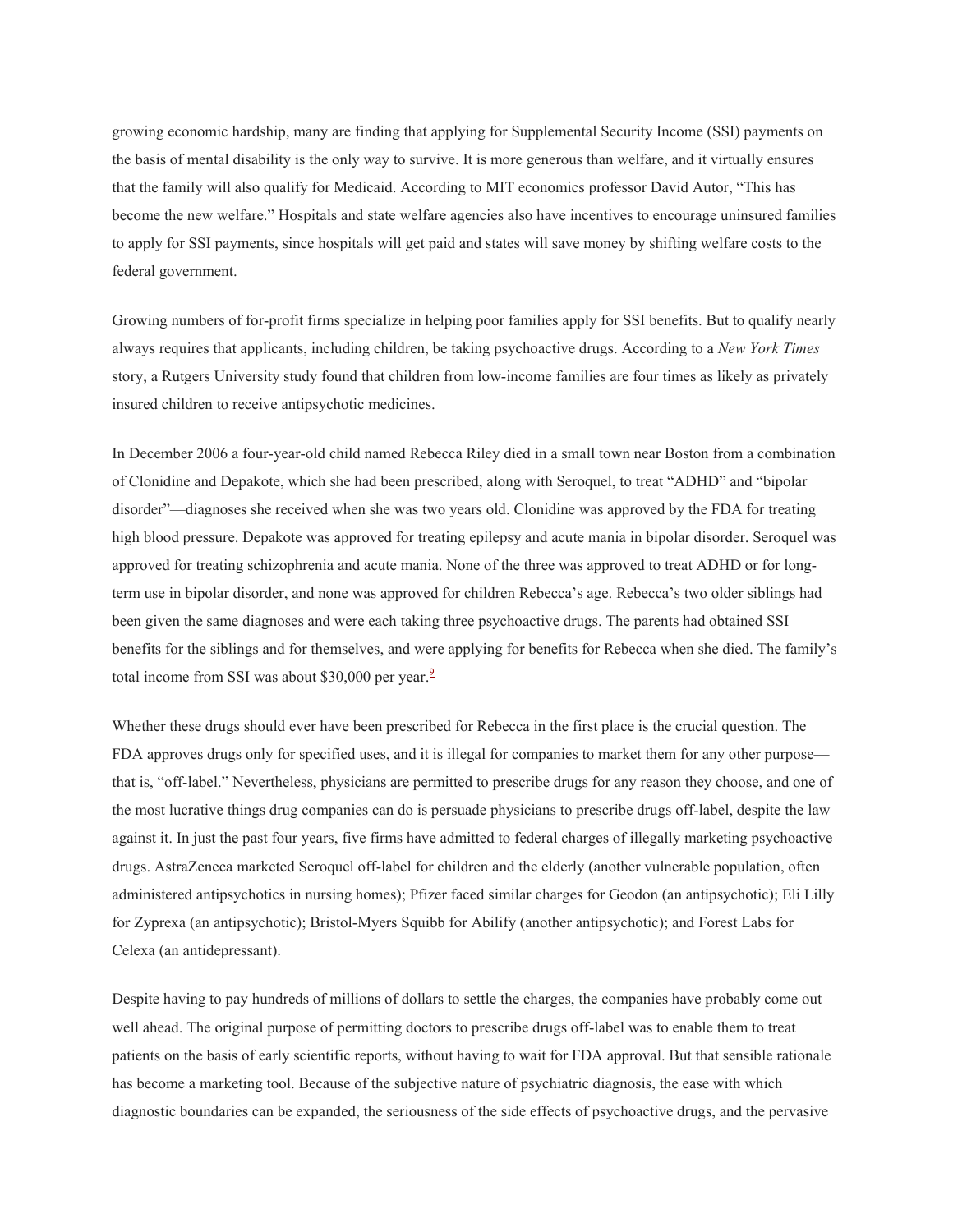influence of their manufacturers, I believe doctors should be prohibited from prescribing psychoactive drugs offlabel, just as companies are prohibited from marketing them off-label.

The books by Irving Kirsch, Robert Whitaker, and Daniel Carlat are powerful indictments of the way psychiatry is now practiced. They document the "frenzy" of diagnosis, the overuse of drugs with sometimes devastating side effects, and widespread conflicts of interest. Critics of these books might argue, as Nancy Andreasen implied in her paper on the loss of brain tissue with long-term antipsychotic treatment, that the side effects are the price that must be paid to relieve the suffering caused by mental illness. If we knew that the benefits of psychoactive drugs outweighed their harms, that would be a strong argument, since there is no doubt that many people suffer grievously from mental illness. But as Kirsch, Whitaker, and Carlat argue convincingly, that expectation may be wrong.

At the very least, we need to stop thinking of psychoactive drugs as the best, and often the only, treatment for mental illness or emotional distress. Both psychotherapy and exercise have been shown to be as effective as drugs for depression, and their effects are longer-lasting, but unfortunately, there is no industry to push these alternatives and Americans have come to believe that pills must be more potent. More research is needed to study alternatives to psychoactive drugs, and the results should be included in medical education.

In particular, we need to rethink the care of troubled children. Here the problem is often troubled families in troubled circumstances. Treatment directed at these environmental conditions—such as one-on-one tutoring to help parents cope or after-school centers for the children—should be studied and compared with drug treatment. In the long run, such alternatives would probably be less expensive. Our reliance on psychoactive drugs, seemingly for all of life's discontents, tends to close off other options. In view of the risks and questionable long-term effectiveness of drugs, we need to do better. Above all, we should remember the time-honored medical dictum: first, do no harm (*primum non nocere*).

—*This is the second part of a two-part article.*

### **LETTERS**

#### *'The Illusions of Psychiatry': An Exchange* August 18, 2011

1. See Marcia Angell, " The Epidemic of Mental Illness: Why? ," *The New York Review* , June 23, 2011. <u> $\epsilon$ </u>

2. Eisenberg wrote about this transition in "Mindlessness and Brainlessness," *British Journal of Psychiatry* , No. 148 (1986). His last paper, completed by his stepson, was published after his death in 2009. See Eisenberg and